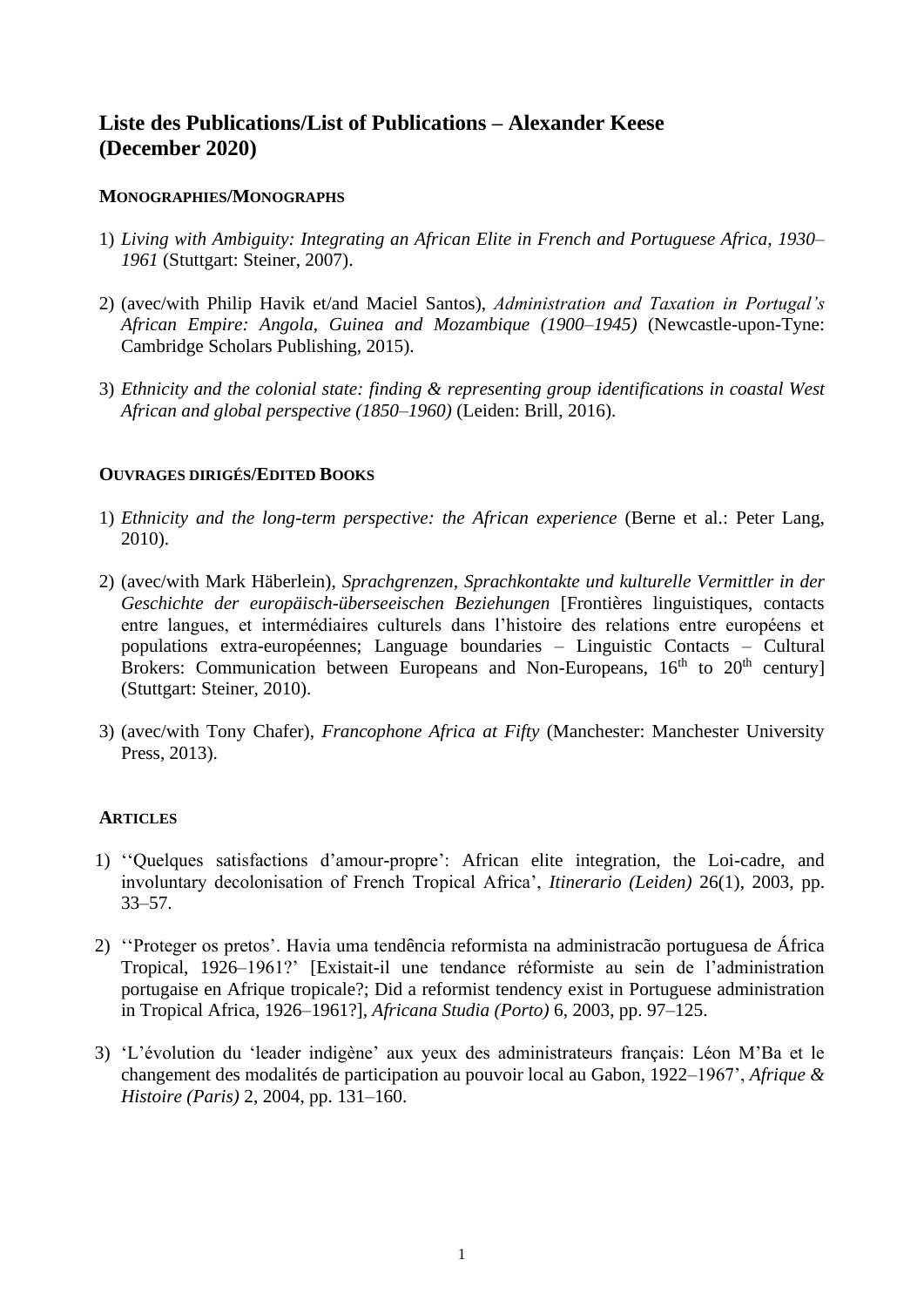- 4) 'Dos abusos às revoltas? Trabalho forçado, reformas portuguesas, política 'tradicional' e religião na Baixa de Cassange e no Distrito do Congo (Angola), 1957–1961' [Des abus aux révoltes? Travail forcé, réformes portugaises, « politique traditionnelle », et religion en Baixa de Cassange et au District du Congo (Angola), 1957–1961; From abuses to revolt? Forced labour, Portuguese reforms, 'traditional' policy and religion in the Baixa de Cassange and in Congo District (Angola), 1957–1961], *Africana Studia (Porto)* 7, 2004, pp. 247–276.
- 5) 'Le nationalisme libérateur en Afrique noire française et portugaise? Relecture critique d'un concept classique (1945–1961)', *Canadian Review of Studies in Nationalism* 32, 2005, pp. 65–76.
- 6) 'Colons français, politiciens africains, et marchands libanais au Sénégal colonial (1945– 1958)', *Africa (Roma)* 60(2), 2005, pp. 201–220.
- 7) 'Wie Ethnien entstehen: Konflikt, Manipulation und Ethnogenese im früh- und hochkolonialen Westafrika und der Karibik, 1750–1950' [Sur l'émergence des groupes ethniques: conflit, manipulation, et ethnogenèse en Afrique occidentale et les Caraïbes de l'époque coloniale; How ethnic groups emerge. Conflict, manipulation, and ethnogenesis in early and high colonial West Africa and the Caribbean, 1750–1950], *Zeitschrift für Geschichtswissenschaft* 53(7), 2005, pp. 581–598.
- 8) ''Poser au village': Un régime de travail en transition, relations de pouvoir, et la fin des prestations forcées au Moyen-Congo français, 1935–1958', in Centro de Estudos Africanos da Universidade do Porto (dir./ed.), *Trabalho forçado africano: Experiências coloniais comparadas* (Porto: Campo de Letras, 2006), pp. 349–366.
- 9) 'Da abolição colonial à reinvenção pós-colonial': o trabalho forçado na África subsariana francesa (1944–1970) [De l'abolition coloniale à la réinvention postcoloniale: le travail forcé en Afrique subsaharienne sous domination française, 1944–1970]', in Centro de Estudos Africanos da Universidade do Porto (dir./ed.), *Trabalho forçado africano: Articulações com o poder político* (Porto: Campo de Letras, 2007), pp. 283–296.
- 10)First lessons in neo-colonialism: the personalisation of relations between African politicians and French officials in sub-Saharan Africa, 1956–1966', *Journal of Imperial and Commonwealth History* 35(4), 2007, pp. 593–613.
- 11)'Intermediaries of mobilisation? The role of Cape Verdean administrators and settlers in war mobilisation and war prevention in Portugal's African Empire, 1955–1965', *International Journal of African Historical Studies* 40(3), 2007, pp. 497–510.
- 12)'A Culture of Panic: 'Communist' Scapegoats and Decolonization in French West Africa and French Polynesia, 1945–1957'*, French Colonial History* 9, 2008, pp. 131–145.
- 13)'Building a new image of Africa: 'Dissident states' and the emergence of French neocolonialism in the aftermath of decolonisation', *Cahiers d'Etudes Africaines* 191, 2008, pp. 513–530.
- 14)'Who's King Tom? Being a 'Temne', 'Mandinka' or 'Susu' between Identity, Solidarity and Ethnic Shifts in Early Nineteenth-Century Sierra Leone', in Alexander Keese (dir./ed.), *Ethnicity and the Long-Term Perspective: the African experience* (Berne et al.: Peter Lang, 2010), pp. 191–211.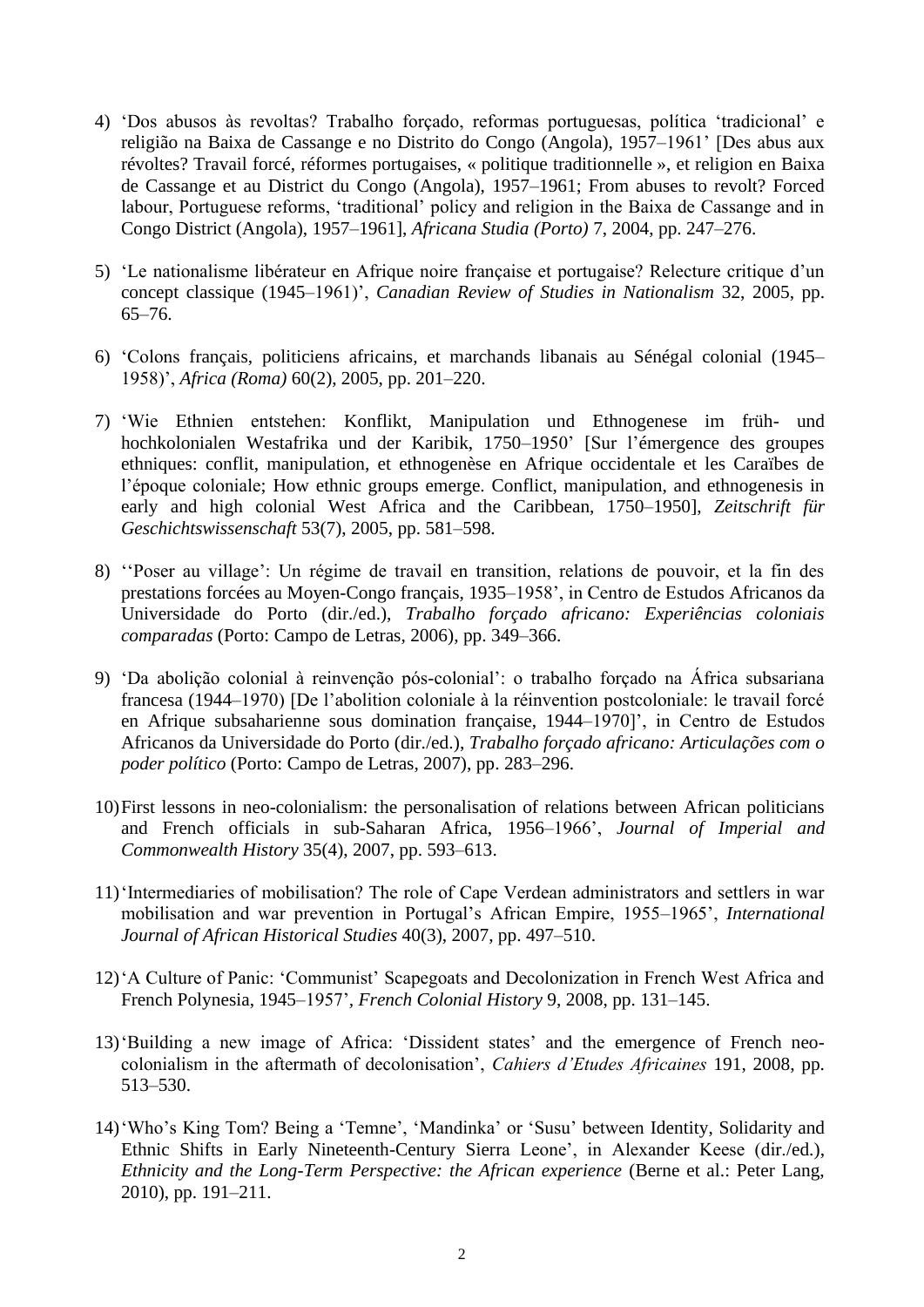- 15)'Mit "Primitiven" verhandeln: Die britische Campbell-Mission von 1836/37 und die Redefinition von Diplomatiestilen in Sierra Leone' [Négocier avec des populations 'primitives': la mission britannique de Campbell de 1836/37 et la redéfinition des styles de diplomatie en Sierra Leone; Negotiating with 'Primitives': The British Campbell Mission of 1836/37 and the redefinition of diplomatic styles in Sierra Leone], in Hillard von Thiessen et/and Christian Windler (dirs./eds.), *Akteure der Außenbeziehungen: Netzwerke und Interkulturalität im historischen Wandel* (Cologne et al.: Böhlau, 2010), pp. 352–367.
- 16)'Understanding colonial chieftaincy from its final phase: responses to the crisis of an institution in French-ruled West Africa and beyond, 1944–1960', *Africana Studia* 15, 2010; pp. 11–28.
- 17)(avec/with Isabel dos Santos Lourenço) 'Die blockierte Erinnerung: Portugals koloniales Gedächtnis und das Ausbleiben kritischer Diskurse, 1974–2010' [La mémoire obstruée: le souvenir colonial de Portugal et l'absence du discours critique: Blocked remembrance: Portugal's colonial memory and the absence of a critical discourse, 1974–2010], *Geschichte & Gesellschaft* 37(2), 2011, pp. 220–243.
- 18)'Rigged elections? Democracy and manipulation in the late colonial state in French West Africa and Togo, 1944–1958', in Martin Thomas (dir./ed.), *The French Colonial Mind: Mental Maps of Empire and French Colonial Policy Making* (Lincoln: University of Nebraska Press, 2011), pp. 324–345.
- 19)'Early limits of local decolonisation: Forced Labour, Decolonisation and the 'Serviçal' Population in São Tomé and Príncipe from Colonial Abuses to Post-Colonial Disappointment, 1945–1976', *International Journal of African Historical Studies* 44(3), 2011, pp. 373–392.
- 20)'Managing the prospect of famine: Cape Verdean officials, subsistence emergencies, and the change of elite attitudes during Portugal's late colonial phase, 1939–1961', *Itinerario* 35(2), 2012, pp. 48–69.
- 21)'The constraints of late colonial reform policy: forced labour scandals in the Portuguese Congo (Angola) and the limits of reform under authoritarian colonial rule, 1955–1961', *Portuguese Studies* 28(2), 2012, pp. 186–200.
- 22)'Imperial Actors? Cape Verdean mentality in the Portuguese empire under the Estado Novo, 1926–1974', in Eric Morier-Genoud et/and Michel Cahen (dirs./eds.), *Imperial Migrations: Colonial Communities and Diaspora in the Portuguese World* (Basingstoke: Palgrave – Macmillan, 2012), pp. 129–148.
- 23)'Bloqueios no sistema: elites africanas, o fenómeno do trabalho forcado e os limites de integração no Estado colonial português, 1945–1974' [Blocages dans le système: élites africaines, le phénomène du travail forcé, et les limites de l'intégration dans l'état colonial portugais, 1945–1974; Blockades within the system: African elites, the phenomenon of forced labour, and the limits of integration in the Portuguese colonial state, 1945–1974], in Miguel Bandeira Jerónimo (dir.), *O Império Colonial em Questão* (Lisbonne/Lisbon: Edições 70, 2012), pp. 223–249.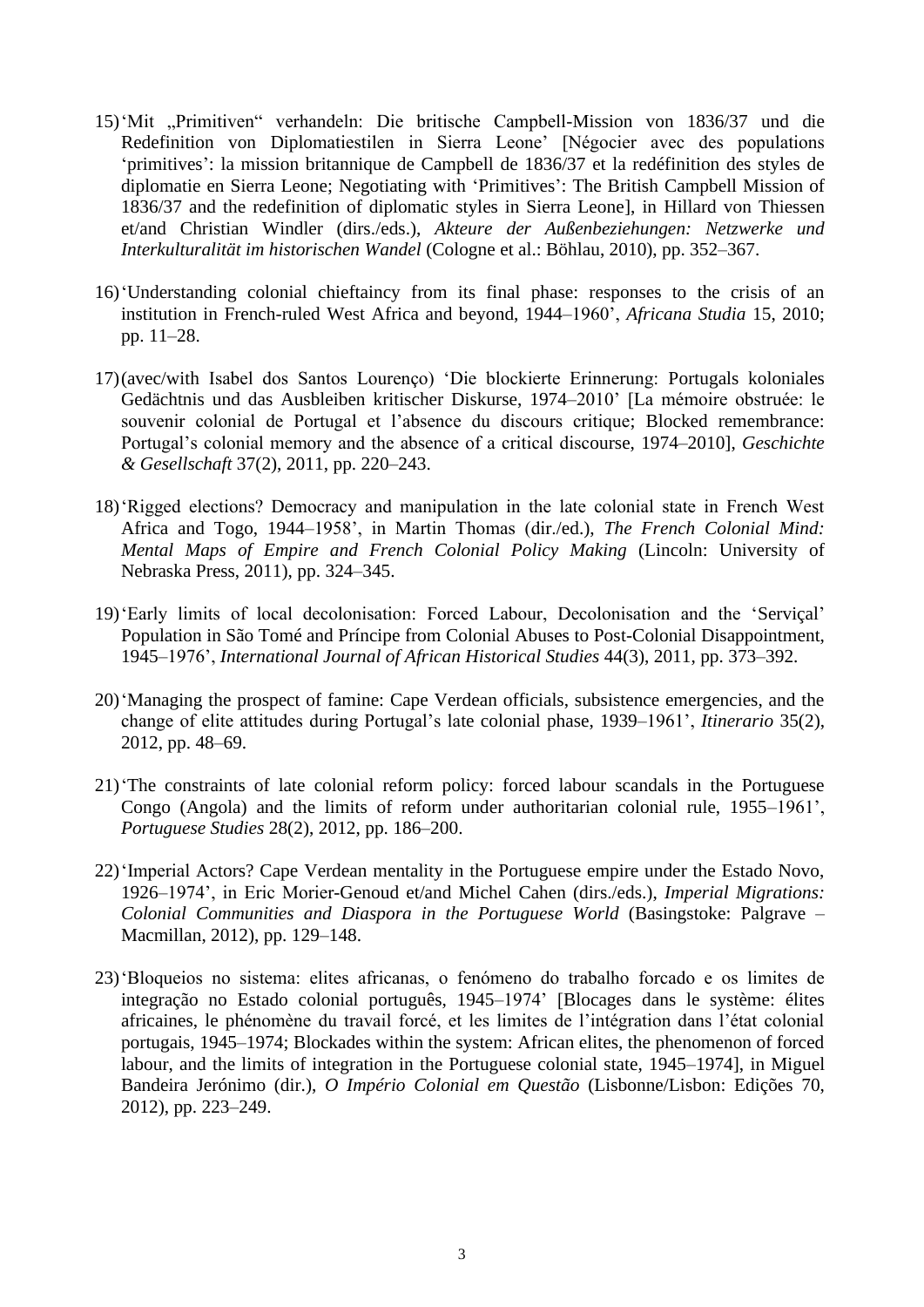- 24)'Ein Söldnerführer zwischen postkolonialen Fronten: Bob Denard und die letzte Gefechtslinie im Congo-Kinshasa, 1960–1968' [Un leader mercenaire entre les champs de bataille postcoloniaux : Bob Denard et la dernière ligne de bataille au Congo-Kinshasa, 1960–1968; A mercenary leader between postcolonial battlefields: Bob Denard and the last line of battle in Congo-Kinshasa, 1960–1968], *Comparativ*, 23(2), 2013, pp. 60–77.
- 25)'La décolonisation bloquée: négociations, évolutions, et l'ombre du travail forcé en Angola sous l'état colonial tardif (1955–1974)', in Jean Fremigacci, Daniel Lefeuvre, et/and Marc Michel (dirs./eds.), Démanteler les empires coloniaux (Paris: Riveneuve, 2013), pp. 99–123.
- 26)'Introduction' (avec/with Tony Chafer), in Tony Chafer et/and Alexander Keese (dirs./eds.), *Francophone Africa at Fifty* (Manchester: Manchester University Press, 2013), pp. 1–12.
- 27) 'French officials and the insecurities of change in sub-Saharan Africa: Dakar, 19<sup>th</sup> August 1960 re-visited', in Tony Chafer et/and Alexander Keese (dirs./eds.), *Francophone Africa at Fifty* (Manchester: Manchester University Press, 2013), pp. 44–57.
- 28)'Searching for the reluctant hands: obsession, ambivalence, and the practice of organizing involuntary labour in colonial Cuanza-Sul and Malange districts, Angola, 1926–1945', *Journal of Imperial and Commonwealth History*, 41(2), 2013, pp. 238–258.
- 29)'Forced labour in the 'Gorgulho Years': Understanding reform and repression in rural São Tomé e Príncipe, 1945–1953', *Itinerario* 38(1), 2014, pp. 103–124.
- 30)'The Slow Abolition within the Colonial Mind: British and French debates about 'vagrancy', 'African laziness', and forced labour in West Central and South Central Africa, 1945–1965', *International Review of Social History* 59(3), 2014, pp. 377–407.
- 31)'Developmentalist Attitudes and Old Habits: Portuguese Labour Policies, South African Rivalry, and Flight in Southern Angola, 1945–1974', *Journal of Southern African Studies*  41(2), 2015, pp. 237–253.
- 32)'Why stay? Forced labour, the Correia report, and Portuguese-South African competition at the Angola–Namibia border, 1917–1939', *History in Africa* 42, 2015, pp. 75–108.
- 33)'Das subsaharische Afrika als globalgeschichtlicher Raum' [L'Afrique subsaharienne comme espace de l'histoire globale; Sub-Saharan Africa as space of global history], in Margarete Grandner et/and Arno Sonderegger (dirs./eds.), *Nord-Süd-Ost-West Beziehungen: Eine Einführung in die Globalgeschichte* (Vienne/Vienna: Mandelbaum, 2015), pp. 93–120.
- 34)'Colonialism and Refugee Communities in West Central Africa, 1920–1955: seeking the parallelism of the maroon societies', in M. Kadya Tall, Marie-Emmanuelle Pommerolle, et/and Michel Cahen (dirs./eds.), *Collective Mobilisations in Africa / Mobilisations collectives en Afrique: Enough is Enough! / Ça suffit!* (Leiden: Brill, 2015 – AEGIS series), pp. 143–163.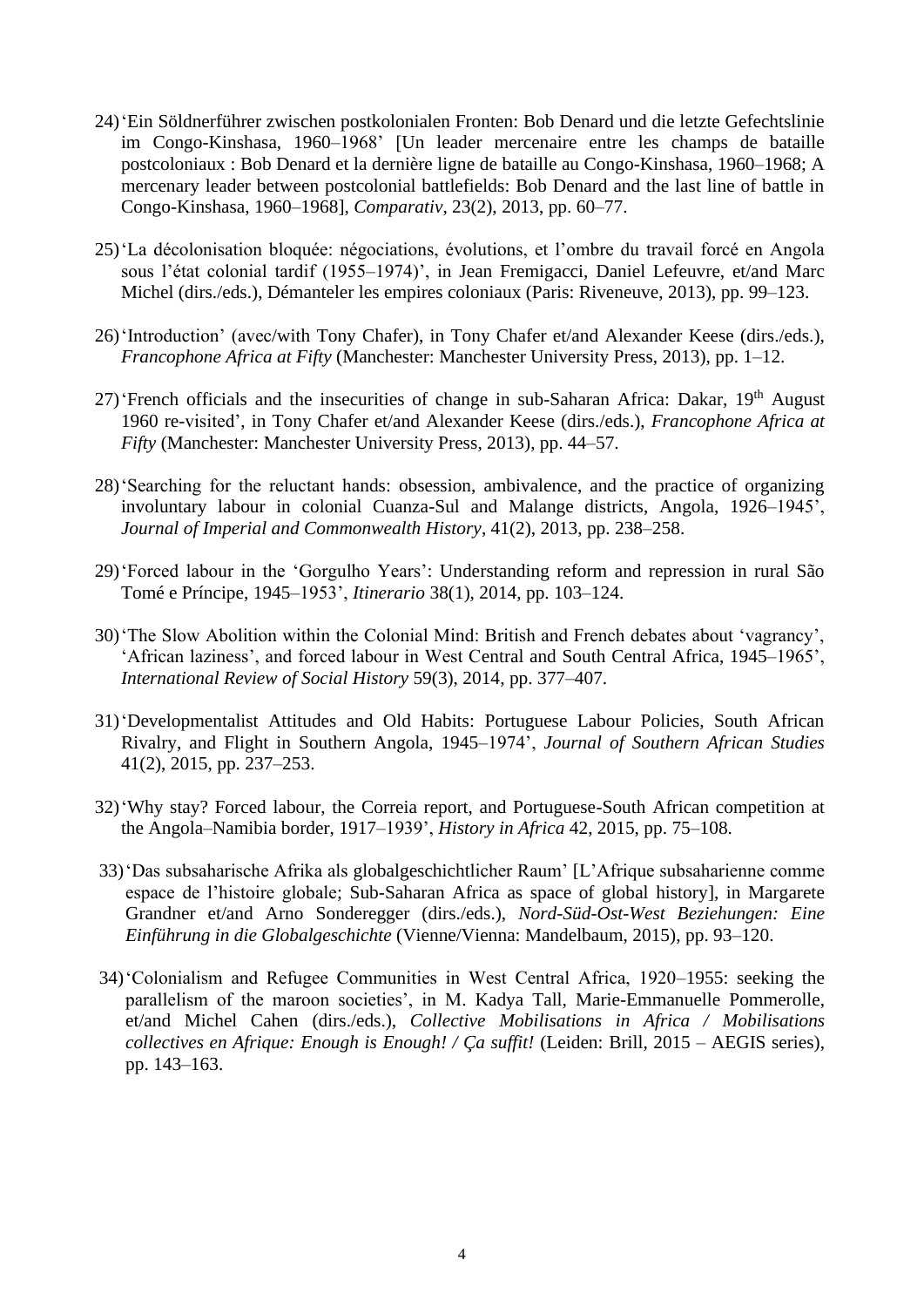- 35)'Protektorate als koloniale Herrschaftsmodelle und Erinnerungsorte: der Fall Barotseland in Zentralafrika' [Les protectorats comme modèles de pouvoir et lieux de mémoire: le cas du Barotseland en Afrique centrale; Protectorates as forms of rule and sites of memory: the case of Barotseland in Central Africa], in Christian Windler, Tilman Haug, et/and Nadir Weber (dirs./eds.), *Protegierte und Protektoren: Asymmetrische politische Beziehungen zwischen Partnerschaft und Dominanz (16. bis frühes 20. Jahrhundert)* (Cologne: Böhlau, 2016).
- 36)'Hunting 'wrongdoers' and 'vagrants': the long-term perspective of flight, evasion, and persecution in colonial and postcolonial Congo-Brazzaville, 1920–1980', *African Economic History* 44, 2016, pp. 152–180.
- 37)'Key Alliance? 'Native Guards' and European Administrators in Sub-Saharan Africa from a Comparative Perspective (1918–1959)', in Stig Förster, Tanja Bührer, Flavio Eichmann et/and Benedikt Stuchtey (dirs./eds.), *Cooperation and Empire* (London: Berghahn, 2017), pp. 240–265.
- 38)'Decolonisation, improvised: A social history of the transfer of power in Cabo Verde, 1974– 1976', *Portuguese Studies Review* 25(1), 2017, pp. 291–312. (green open access at: [https://archive-ouverte.unige.ch/unige:104259\)](https://archive-ouverte.unige.ch/unige:104259)
- 39)'Equilíbrios de terror: trabalho forçado, fuga, e continuidades clandestinas no Congo-Brazzaville, 1918–1968' [Equilibre de terreur: travail forcé, fuites et continuités clandestines au Congo-Brazzaville, 1918–1968; Balance of terror: forced labour, flight, and clandestine continuities in Congo-Brazzaville, 1918–1968], *Cadernos de Estudos Africanos* 33, 2017, pp. 183–206.
- 40)'Ambivalências estruturais e retórica nacional: o regionalismo nas associações de estudantes no Daomé independente (1960–1972) [Ambivalences structurelles et rhétorique nationale: le régionalisme des associations étudiantes dans le Dahomey indépendant (1960–1972); Structural ambivalences and national rhetoric: regionalism in student associations of independent Dahomey (1960–1972)'], in Cláudia Castelo et/and Miguel Bandeira Jerónimo (dirs./eds.), *Casa dos Estudantes do Império: histórias, memórias, legados* (Lisbonne/Lisbon: Ediçoes 70, 2017), pp. 247–262.
- 41) (avec/with Beatriz Valverde Contreras) 'The Limits of Authoritarian Rule at the Periphery: The PIDE, the American Airbase, and Social Control on Terceira Island, Azores, 1954–1962', *Journal of Social History* 52(4), 2019, pp. 1307–1329 (gold open access at [https://doi.org/10.1093/jsh/shx163\)](https://doi.org/10.1093/jsh/shx163).
- 42) 'Just like in colonial times? Administrative practice and local reflections on 'grassroots neocolonialism' in autonomous and postcolonial Dahomey, 1958–1965', *Journal of African History* 60(2), 2019, pp. 257–275 (gold open access at [https://doi.org/10.1017/S0021853719000434\)](https://doi.org/10.1017/S0021853719000434).
- 43) 'Imagining a Better Future: Anticolonial Protest and Social Debates in Santo Antão, Cabo Verde, 1945–1975', *Itinerario* 44(1), 2020, pp. 80–104 (gold open access at [https://doi.org/10.1017/S0165115320000066;](https://doi.org/10.1017/S0165115320000066) [https://doi.org/10.1017/S0165115320000145\)](https://doi.org/10.1017/S0165115320000145).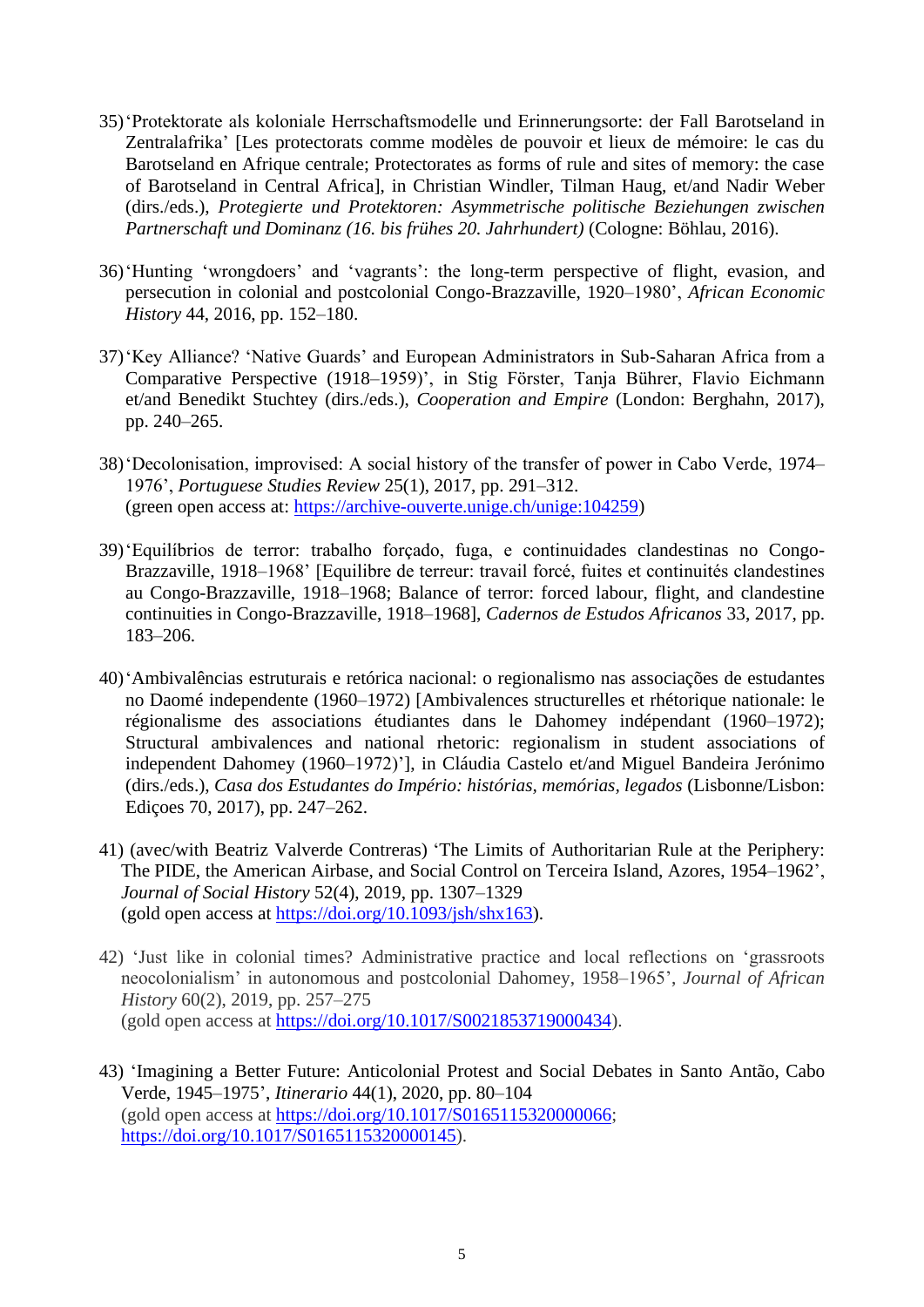- 44) 'Petitioning about the revolutionary nation: social history and communication under the early Kérékou regime in Benin, 1975–1977', *Journal of West African History* 6(1), 2020, pp. 113–141.
- 45) (avec/with Brice I. Owabira) 'Rescuing, interpreting and (eventually) digitising regional postcolonial archives: endangered archives and research in Pointe-Noire, Republic of Congo', *History in Africa* 47, 2020, pp. 143–165.
- 46) 'A social history of parastatal employees in Southern Benin, 1989–1990: contesting decline and unemployment during 'Africa's second democratization', *International Labour and Working Class History* 98, 2020, pp. 77–98. (gold open access at [https://doi.org/10.1017/S0147547919000267\)](https://doi.org/10.1017/S0147547919000267).
- 47) (avec/with Isabel dos Santos Lourenço) 'Questioning Portugal's social cohesion, and preparing post-imperial memory: returned settlers (*retornados*) and Portuguese society, 1975– 1980', in Berny Sèbe and Matthew Stanard (eds.), *Decolonising Europe? Popular Responses to the End of Empire* (London: Routledge, 2020), pp. 181–196.
- 48) (avec/with Beatriz Valverde Contreras) 'Between violence, racism and reform: São Tomé e Príncipe in the Great Depression Years (1930–1937)', *Journal of Contemporary History*, 2020, published as first view: [https://doi.org/10.1177/0022009420961456.](https://doi.org/10.1177%2F0022009420961456)
- 49) 'Everything's possible, finally …: Revisiting the Impact of the Second World War and the 'Colonial Mind' in Equatorial Africa', in Camille Fauroux, Benoît Henriet, Herbert Reinke et/and Michael Wildt (dirs./eds.), *Forced and coerced labour: comparing global conflicts and colonial spaces, 1870–1960* (New York: Springer, en parution/in print, à paraître en/appears in 2021).

## **CHAPITRES DE MANUELS/HANDBOOK CHAPTERS**

- 1) 'Getting hold of a universe of conspirators: anti-Communist panic, perceptions of subversion, and the routine of repression in Senegal's early postcolonial security services (the Sûreté), 1962–1965', in Christian Gerlach et/and Clemens Six (dirs./eds.), *The Palgrave Handbook of Anti-Communist Persecutions in the Twentieth Century* (Cham: Palgrave, 2020), pp. 163–181. (gold open access at: [https://doi.org/10.1007/978-3-030-54963-3\\_7\)](https://doi.org/10.1007/978-3-030-54963-3_7).
- 2) 'French Colonization and Decolonization', in Tony Chafer et/and Natalya Vince (dirs./eds.), *The Routledge Handbook of Francophone Africa* (London: Routledge), chapitre accepté/chapter accepted, à paraître en/appears in 2021.

#### **ARTICLES DE DICTIONNAIRES/DICTIONARY ARTICLES**

1) (avec/with Valdemir Zamparoni, Gino Negro, Maciel Santos, et/and Augusto Nascimento), 'Trabalho: Brasil, Moçambique, Angola, São Tomé e Príncipe', in Lívio Sansone et/and Cláudio Alves Furtado (dirs./eds.), *Dicionário crítico das ciências sociais dos países de fala oficial portuguesa* (Salvador de Bahia: Editora da Universidade Federal de Bahia, 2014), pp. 453–471.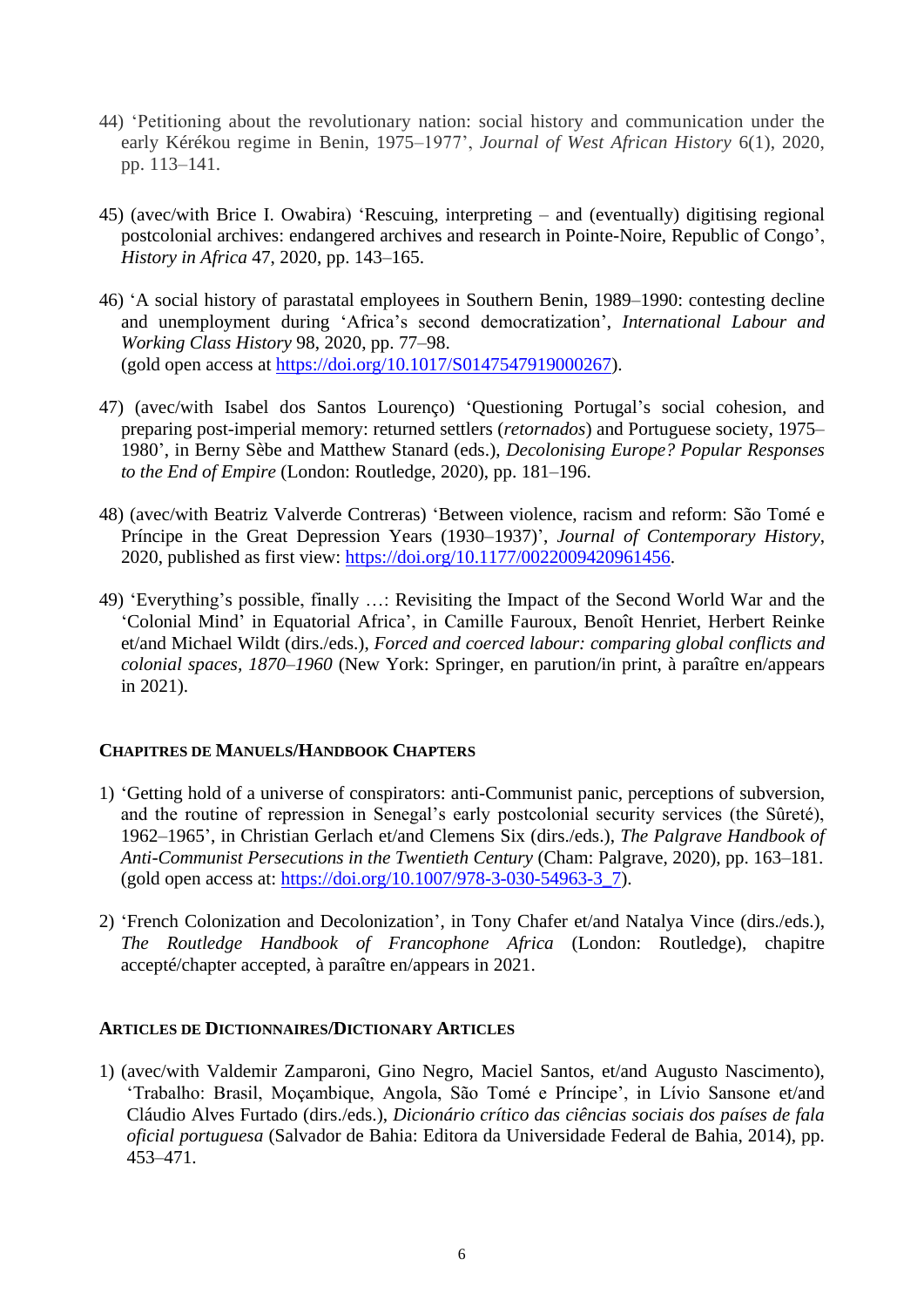2) "Togo", in Thomas Spear (dir./ed.), *Oxford Bibliographies in African Studies* (New York: Oxford University Press, 2016).

#### **COMPTE-RENDUS/BOOK REVIEWS**

- 1) Compte-Rendu de/Review of Tony Chafer, *The End of Empire in French West Africa. France's Successful Decolonization?* (Oxford: Berg, 2002), in *Afrique & Histoire (Paris)* 2, 2004, pp. 326–329.
- 2) Compte-Rendu de/Review of Ruth Ginio, *French Colonialism Unmasked: The Vichy Years in French West Africa* (Lincoln: University of Nebraska Press, 2006), in *African Affairs* 106(424), 2007, pp. 531–533.
- 3) Compte-Rendu de/Review of Richard S. Fogarty, *Colonial Subjects in the French Army, 1914–1918* (Baltimore: Johns Hopkins University Press, 2008), *Journal of Military History* 73(2), 2009, pp. 668–669.
- 4) Compte-Rendu de/Review of Elizabeth Schmidt, *Cold War and Decolonization in Guinea, 1946–1958* (Athens/OH: Ohio University Press, 2007), *Canadian Journal of African Studies* 43(3), 2009, pp. 622–624.
- 5) Compte-Rendu intituled/Review entitled 'A useful synthesis of twentieth-century Angolan history on Angola: The Weight of History. Edited by Patrick Chabal and Nuno Vidal', in *Journal of African History* 50(2), 2009, pp. 308–309.
- 6) Compte-Rendu de/Review of Gregory Mann, *Native Sons: West African Veterans and France in the Twentieth Century* (Durham – Londres/London: Duke University Press, 2006), *International Journal of Francophone Studies* 13(3–4), 2010, pp. 653–654.
- 7) Compte-Rendu de/Review of Martin Thomas, Bob Moore, et/and L.J. Butler, *Crises of Empire: Decolonization and Europe's Imperial States, 1918–1975* (Londres/London: Hodder Education, 2008), in *European History Quarterly* 40(2), 2010, pp. 379–380.
- 8) Article de Compte-Rendu/Review Article 'Le point de vue d'Alexander Keese', sur/on Thomas Deltombe, Manuel Domergue, et/and Jacob Tatsitsa, *Kamerun! Une guerre cachée aux origines de la Françafrique 1948–1971* (Paris: La Découverte, 2011), in *Politique Africaine* 126, 2012, pp. 189–194.
- 9) Compte-Rendu de/Review of Christine Hatzky, *Kubaner in Angola: Süd-Süd-Kooperation und Bildungstransfer 1976–1991* (Munique/Munich: Oldenbourg, 2012), in *Werkstatt Geschichte* 22(63), 2013, pp. 146–148.
- 10)Compte-Rendu de/Review of Dominic Thomas, *Africa and France: Postcolonial Cultures, Migration, and Racism* (Bloomington: Indiana University Press, 2013), in *Francia-Recensio*  4, 2014, *version électronique.*
- 11)Compte-Rendu de/Review of Frederick Cooper, *Citizenship between Empire and Nation: Remaking France and French Africa, 1945–1960* (Princeton: Princeton University Press, 2014), *Journal of Interdisciplinary History* 46(2), 2015, pp. 285–287.